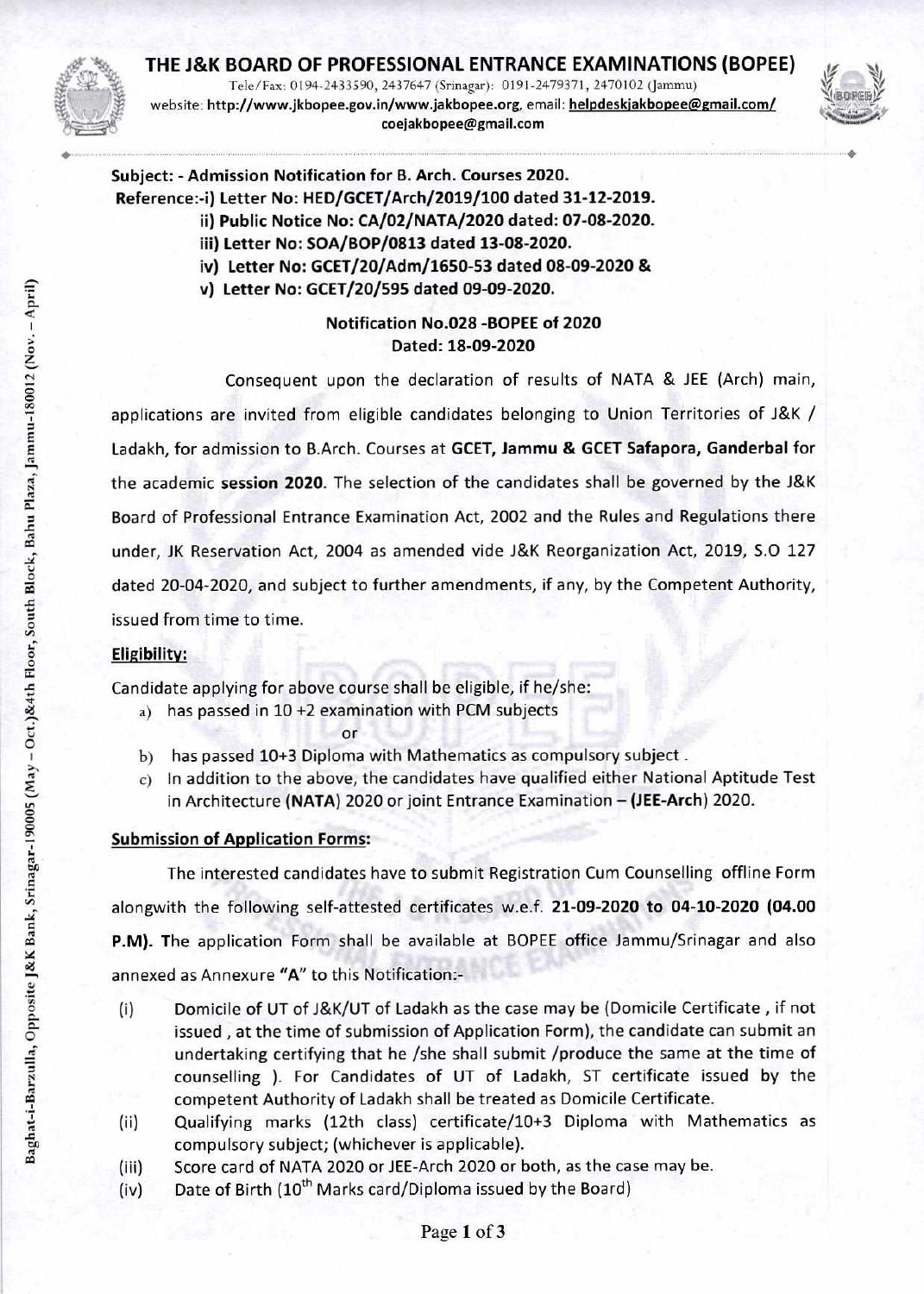- (v) Valid Reserved category certificate, if any &
- (vi) Fee of Rs 1200/= to be paid either through Net Banking or through POS machine available at BOPEE office Jammu/Srinagar by debit/credit card.

However, it is for the information of all concerned that afore-titled documents as required

for submission of application form shall be considered provisional and subject to change(s)

vide any order as may be issued by the Government subsequently.

#### **Note:-**

**1.** The eligibility is bare minimum/provisional and shall be subject to such changes/bench marks as may be fixed by the concerned University/Authority. The Board shall on receipt of any such communication from the concerned authority/University notify the same, which shall govern the eligibility criteria.

#### **Instructions:**

a) No under process certificate will be accepted;

**b) Original Documents as mentioned above** required to be submitted in the concerned Institution at the time of Admission.

### **Mode of selection/Admission:**

There are tentatively **80 seats** (40 seats at GCET, Jammu & 40 seats at GCET Safapora, Ganderbal, Kashmir). The Board has decided to fill up these seats on the basis of **Merit cum Preference** as filled in by the candidates in the registration cum counselling form. The Board will first give preference to the candidates who have applied & qualified NATA Test & if seats remained vacant then remaining seats shall be filled amongst the candidates who have applied & appeared in JEE-Arch examination.

In case two or more candidates having same score in NATA or JEE-Arch , then their tie shall be resolved by considering Mathematics Marks scored in 12<sup>th</sup> class examination & in case of further **tie,** the D.O.B of candidate shall be taken into account for selection. **Note:-** 

- I) Mere filling of application form shall not confer any right to the candidate(s) for admission.
- II) The Board has right to select /reject any application form at any stage if found false without issuing any notice to the candidate.
- **III) The eligibility of candidates belonging to UT of Ladakh, applying for the course shall be decided once necessary clarification sought from Government of UT of J&K/Ladakh is received.**

*ERRORS & OMISSIONS EXCEPTED.* 

*L(\*)* 

(Dr. Sunil Gupta) Controller of Examinations, K BOPEE No: BOPEE/Exam-11/2020<br>Box BOPEE/Exam-11/2020

Copy to the:-

- 1. Principal Secretary to the Hon'ble Governor, Union Territory, J&K.
- 2. Principal Secretary to the Hon'ble Governor, Union Territory, Ladakh.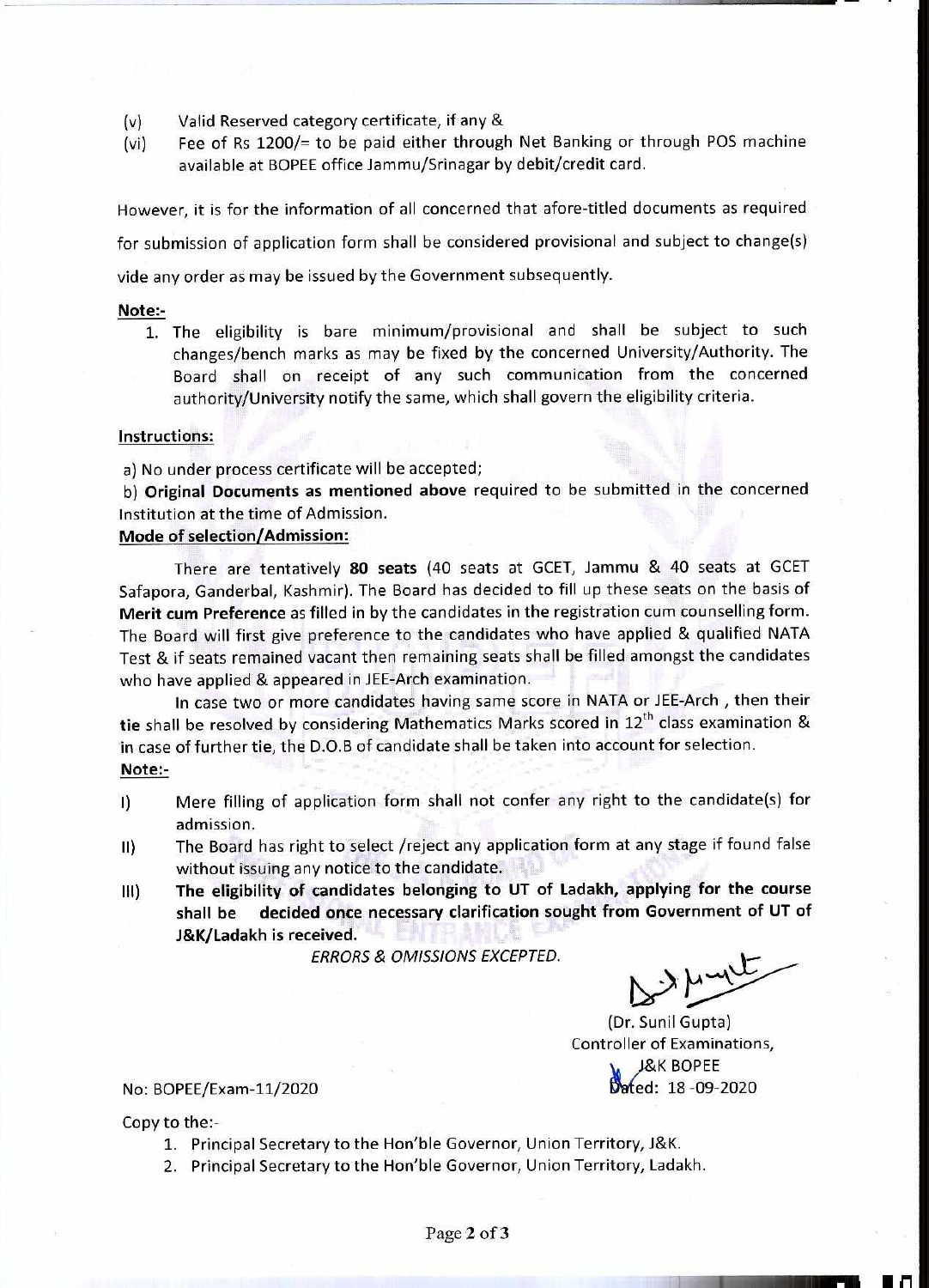- 3. Commissioner/Secretary to Government General Administration Department, Civil Secretariat, Jammu/Srinagar.
- 4. Commissioner/Secretary to Government Higher Education Department Civil Secretariat, Jammu/Srinagar.
- 5. Commissioner /Secretary to Government ARI and Training's Department, Civil Secretariat, Jammu/Srinagar.
- 6. Secretary, J&K BOPEE Srinagar.
- 7. Director Information for publication of the notification in two leading English newspapers of Srinagar and Jammu each having largest circulation/one leading newspaper each of Leh/Kargil with largest circulation
- **8. Secretary Sports Council, J&K, Jammu with the remarks to kindly send the list of eligible Sports Category candidates along with Sports points by or before 05th Oct, 2020 (upto 02:OOP.M) positively after that no Sports points will be entertained.**
- 9. Director, Doordarshan Kendra, Srinagar/Jammu/Leh/Kargil for favour of wide publicity through daily news bulletin.
- 10. Director, All India Radio, Srinagar/Jammu/Ladakh and Doordarshan, Srinagar/Jammu/Ladakh for favour of wide publicity through daily news bulletin.
- 11. Principal GCET Jammu/GCET Safapora, Ganderbal, Kashmir for information.
- 12. Additional Secretary to Chief Secretary J&K Govt. Civil Secretariat, Jammu for information of the Chief Secretary.
- 13. General Manager, Government Printing Press, Jammu for information with the request to publish the Notification in extra ordinary issue of Government Gazette.
- 14. F.A/CAO, BOPEE for information.
- 15. Deputy Secretary (Legal), J&K BOPEE.
- 16. Additional Advocate General/standing Council J&K BOPEE Jammu/Srinagar.

**PORCHOMAL ENTRANCE EXAMINATION** 

- 17. Pvt. Secretary to Chairman, BOPEE for information of the Chairman.
- 18. Office file.